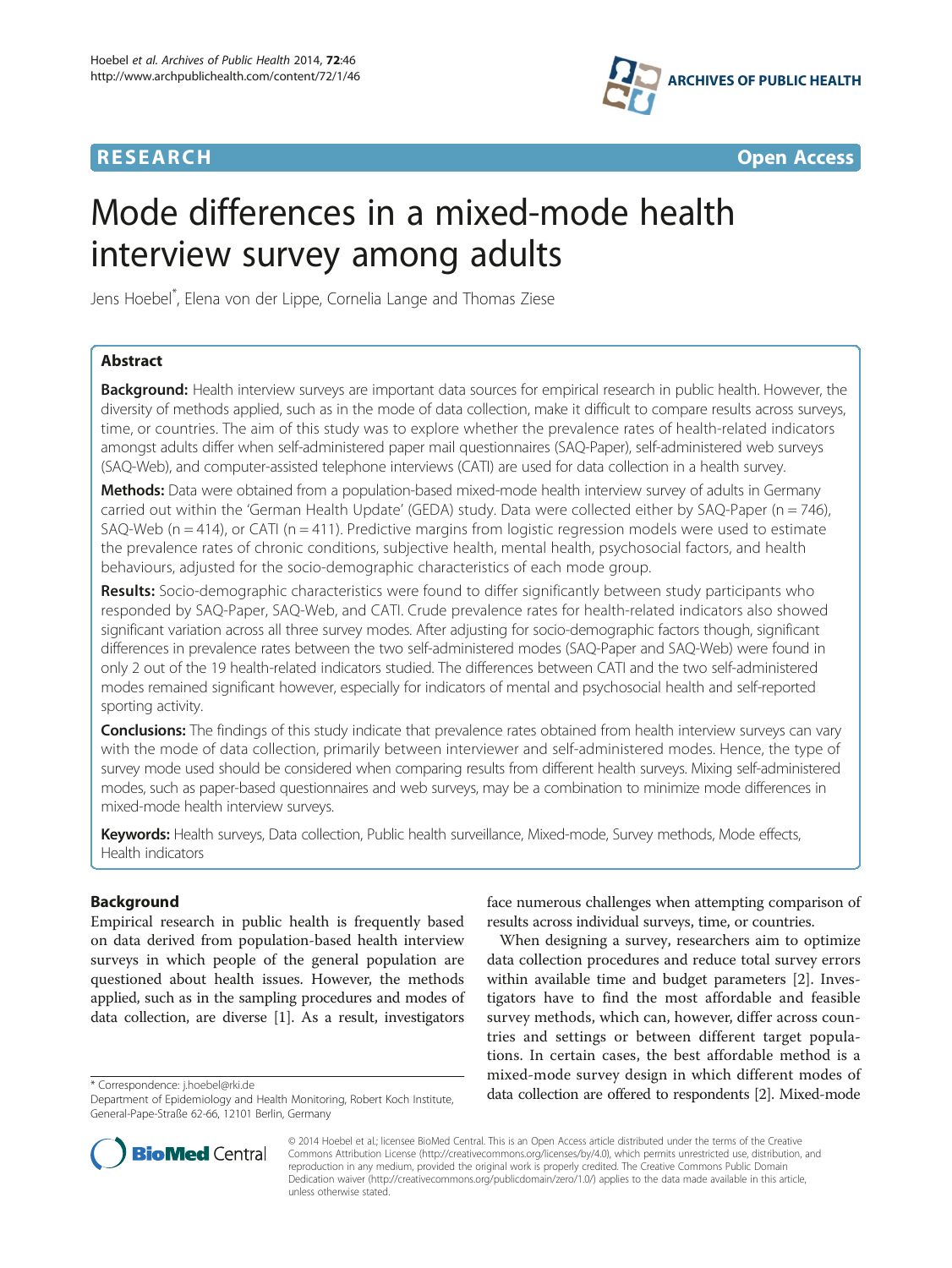designs are considered to increase response rates, improve sample composition and data quality, and lower survey costs [[3](#page-10-0)].

Nevertheless, different modes of data collection are known to have differing influences on the response behaviour of study participants. For instance, the amount of effort needed to answer a question can vary across modes and lead to a range of response errors referred to as 'satisficing effects' [[4](#page-10-0)]. Another well-known and frequently described mode effect is the presence of an interviewer, the so called 'interviewer effect' [\[2,5\]](#page-10-0). In personal interviews, such as face-to-face interviews (F2F), computer-assisted personal interviews (CAPI), or paper and pencil interviews (PAPI), the effects of social desirability can also be observed. This means that respondents will answer sensitive questions (for instance on drug consumption or sexual behaviours) in a way that fits societal norms, so as not to upset the interviewer or appear themselves to be deviant. Another mode effect is the tendency of respondents to agree with interviewer statements and answer positively to questions related to these (acquiescence), especially when interacting with another person [[3\]](#page-10-0). Additionally, in the presence of an interviewer, respondents tend to round-up scalar or number questions (the heaping effect). A possible explanation for this particular behaviour is that respondents may feel time pressed because the interviewer is waiting for their answer and, thus, they allocate less time to remember or calculate exactly [\[6,7\]](#page-10-0).

Independently of the presence or absence of an interviewer, data collection methods can differ in two other important dimensions: how the information is presented (visual, oral, or both), and how the respondents convey their answers (spoken, written, or typed) [\[8,9](#page-10-0)]. Previous research argues that in visual modes respondents tend to answer to categorical questions with the first categories (the primacy effect), while in oral modes respondents tend to choose the last categories (the recency effect) [[10\]](#page-10-0). In oral modes, respondents also tend to give more positive answers on scale questions than do respondents in visual modes [\[3,11](#page-10-0)]. Moreover, it is assumed that selfadministered mode responses result in fuller use of the entire scale, while administered modes favour the end points [[12](#page-10-0)]. As a whole, it is recognised that when modes differ at the two levels (e.g. interviewer and oral versus self-administered and visual), the quality varies more than when modes differ only at one level [\[13\]](#page-10-0).

Mode effects have implications for the comparability of data collected by different survey modes. In recent years, a considerable number of studies have dealt with possible mode effects, their strength, and their impact on survey estimates. Unfortunately, it is not that easy to compare their results as most studies examined different populations and topics, applied different sampling procedures, and tested different questions and instruments.

This may be one possible reason why many of the results are inconsistent and partially contradictory. Even within one study conclusions could sometimes not be drawn, as for some measures the mode of data collection may have had a strong effect, whereas for others, there was minimal evidence of mode effects [[14](#page-10-0)].

Studies that compared web and paper-based questionnaires have found either very few mode effects, or none at all. Bäckström and Nilsson [\[15](#page-10-0)] found that the most prominent differences are related to the gender effect in web questionnaires. De Bernando and Curtis [\[16\]](#page-10-0) report, though, that there are no significant mode differences once demographic variables (such as employment and income) are added to the analyses. Other studies have revealed that there is a higher response from the highly educated in web questionnaires, but that this does not affect the response behaviour of the participants [\[17](#page-10-0)]. McCabe et al. [\[18](#page-10-0)] did not find substantial differences in estimates of alcohol consumption between web and paper-based questionnaires in a non-randomised mixedmode study.

Mode effects are more often found when comparing computer-assisted telephone interviewing (CATI) and web questionnaires. One consistent result is that people interviewed by telephone tend to give more positive answers to scale questions than people completing web questionnaires [[19-21\]](#page-10-0). Positive answers to questions on the mental dimensions of health-related quality of life were also found to be higher in telephone surveys [\[22](#page-10-0)].

Substantial mode differences in the reporting of selfassessed health items are also shown in comparisons between CATI and self-administered paper questionnaires, where extreme response categories are used more frequently among telephone respondents (extreme response style) [[23](#page-10-0)]. The authors therefore suggest caution when comparing prevalence rates across surveys or when studying time trends, as mode effects may be as large as the effects under investigation. A study of cannabis consumption of adults in Germany showed that there was a lower prevalence among interviewed people by telephone than among those who participated through paper-based questionnaires [\[24\]](#page-10-0). Another study on mode effects in health surveys revealed that in comparing face-to-face and self-administered modes there were no significant mode effects for indicators related to the use of health services, but there were significant mode effects for indicators related to self-reported health-related quality of life, health behaviour, social relations and morbidity [\[25\]](#page-10-0).

In general, the greatest differences between modes are attributed to interviewer effects, especially on sensitive topics. When a set of modes is compared, it is relatively frequently reported that the largest mode effects can be observed between self-administered and personal interview modes, rather than within modes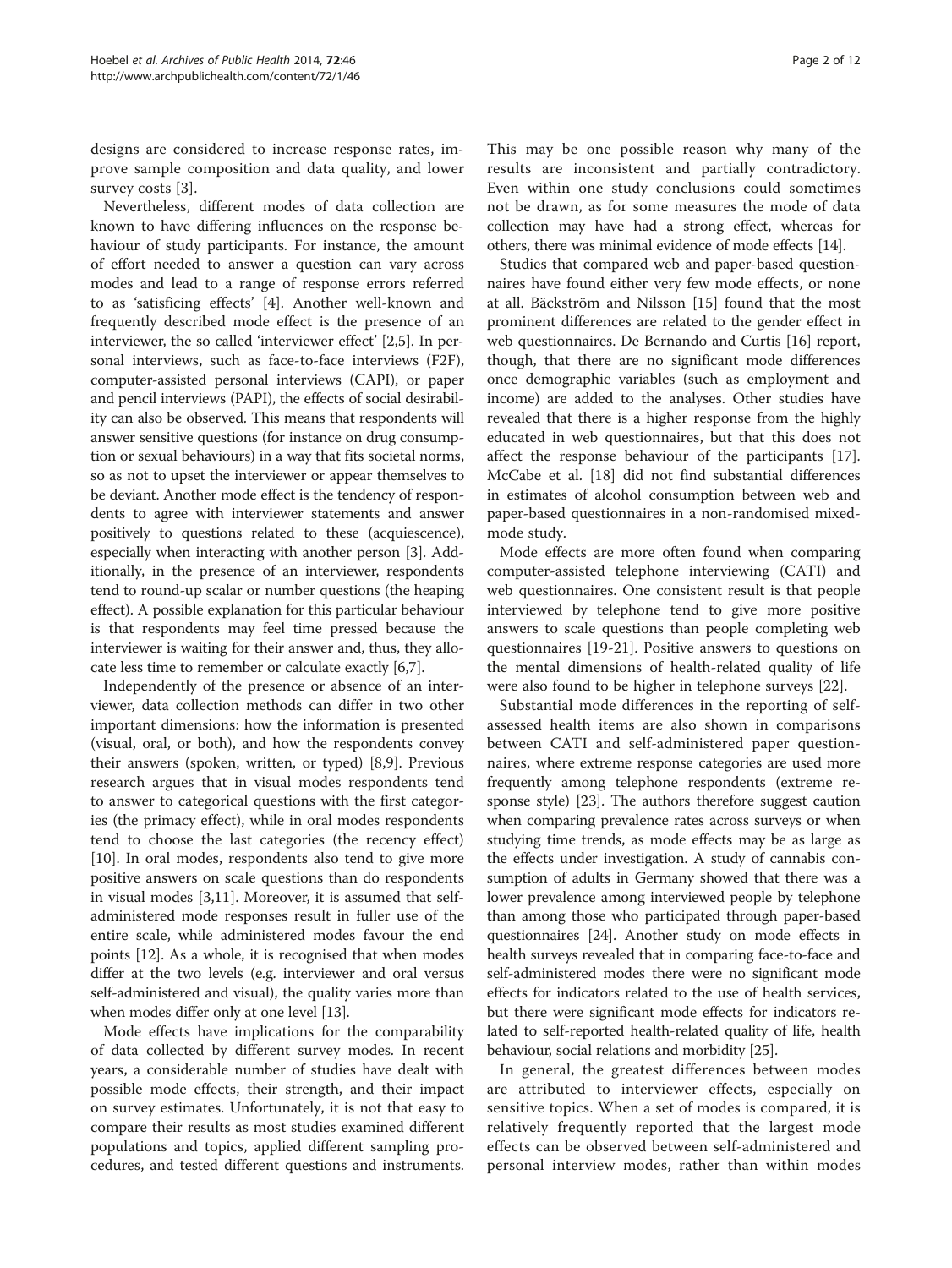[[21](#page-10-0),[26,27](#page-10-0)]. Interviewer effects are most often reported on the desirable or undesirable aspects of certain societal behaviours [[12,28,29](#page-10-0)]. Although it is also reported that mode effects exist, and a face-to-face survey mode generates more socially desirable responses than a web survey, it also has to be recognized that those effects may not be as pervasive as might be expected [[30\]](#page-11-0).

The aim of this study was to explore whether the prevalence rates of certain health-related indicators are affected by differences in the types of survey modes used for data collection in a health survey of adults. A comparison of the prevalence rates of chronic conditions, subjective health, psychosocial factors, mental health, and health behaviours, adjusted for socio-demographic differences between mode groups, revealed by paper (mailed) questionnaires, web surveys and telephone interviews was carried out. The results of this study will contribute to a better understanding of the differences in the results of population-based health surveys that use different modes of data collection.

# Methods

#### Material and study design

Data were obtained from a pilot study carried out within the 'German Health Update' (GEDA), a national health interview survey among adults in Germany. The GEDA study is part of the nationwide Health Monitoring System administered by the Robert Koch Institute, the national public health institute in Germany. The aim of the regularly conducted cross-sectional GEDA surveys is to provide current data on population health, health determinants, and the use of health services. Data are used for national and European Union health reporting, health policies and public health research [\[31](#page-11-0),[32\]](#page-11-0). Previous GEDA surveys were designed as single-mode telephone surveys in which data were collected by CATI. Those surveys were based on samples of telephone numbers from the entire German fixed-line network. In view of increasing non-response errors and selection bias, a mixed-mode pilot study (GEDA 2.0) was carried out using a sample of addresses derived from local registry offices instead of a sample of telephone numbers. The aims of this pilot study were (1) to compare two mixed-mode survey designs with a single-mode telephone design in respect of response rates, sample compositions, and data quality, and (2) to explore whether estimates of health indicators differ between different modes of data collection. In the present paper, the focus is on the second aim of the study. Accordingly, data from GEDA 2.0 were used to investigate differences in prevalence rates between the three modes of data collection used in the study. It has to be acknowledged that the GEDA 2.0 study did not have an experimental design specifically tailored to the

investigation of pure mode effects; nevertheless the data obtained in GEDA 2.0 allow for comparisons of health indicators between the different modes used. This can be achieved by statistical adjustment for sociodemographic differences between the mode groups due to differential non-response, similar to what was done in previous studies of mode differences [[3,16,24,25\]](#page-10-0).

The GEDA 2.0 study was a pilot survey based on a sample of adults registered in the local resident registries of six municipalities covering urban and rural localities as well as the eastern and western regions of Germany. Subjects were selected using a disproportionate stratified random sampling procedure. A gross sample of 10,080 subjects was randomly allocated to three different designs: a) a sequential mixed-mode survey design; b) a simultaneous mixed-mode survey design; and c) a single-mode survey design. All selected subjects were invited by mail to participate. Data were collected by means of a selfadministered web-based questionnaire (SAQ-Web), a self-administered mail questionnaire (SAQ-Paper), and a standardised computer-assisted telephone interview (CATI). In the sequential mixed-mode design, these three modes of data collection were offered step by step. First, subjects were invited to participate via web. If they did not answer, they were additionally offered a mail questionnaire. If they did not answer again, they were additionally asked to send their telephone number by mail for participating via CATI. In the simultaneous mixedmode design, all three modes were offered to respondents at once and they could choose the one they preferred. Finally, those subjects allocated to the single-mode design could only participate via CATI.

A total of 1,571 respondents completed the GEDA 2.0 survey between August and November 2012. In the sequential mixed-mode design, 290 participants (51.7%) responded via SAQ-Web, 264 participants (47.1%) used SAQ-Paper, and 7 participants (1.3%) were interviewed via CATI. In the simultaneous mixed-mode design, 124 participants (20.1%) chose the SAQ-Web option, 482 participants (78.1%) responded by SAQ-Paper, and 11 participants (1,8%) chose CATI. In the single-mode design, a total of 393 CATI interviews were carried out. For the present study, data from all three survey designs were pooled to analyse differences in prevalence rates between the three modes of data collection. Due to the very low number of CATI participants in the mixed-mode designs and the very unequal number of SAQ-Web and SAQ-Paper participants in the mixed-mode designs, mode differences in prevalence rates by survey design could not be examined.

According to the internationally used AAPOR Standard Definitions of outcome rates for surveys [[33](#page-11-0)], the 'Response Rate 1' for all three survey designs together was 16.3%. This response rate, also known as the AAPOR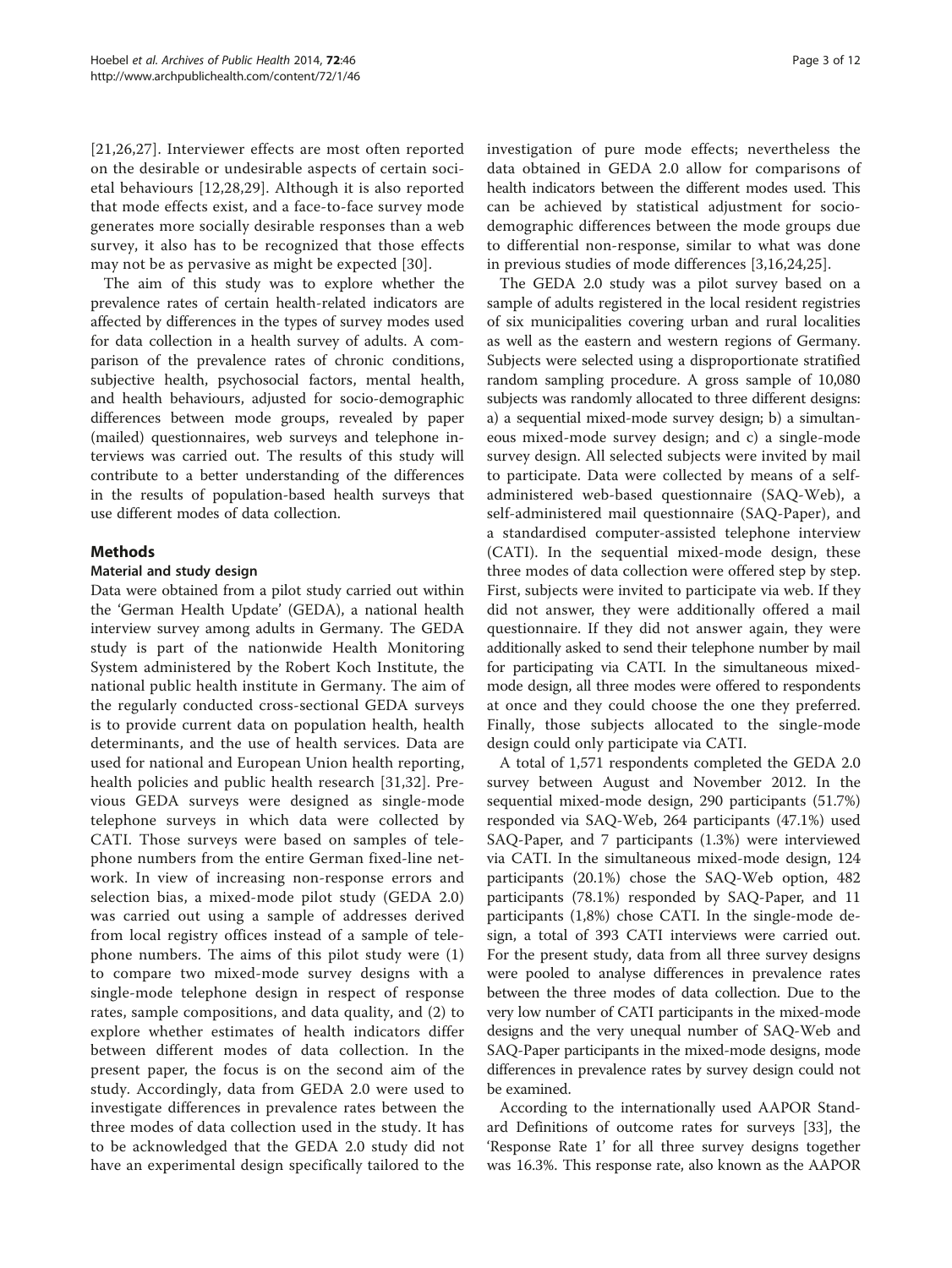minimum response rate, is the number of complete interviews divided by the number of interviews plus the number of non-interviews plus all cases of unknown eligibility.

The questionnaires contained questions on health and diseases, health behaviour, and socio-demographic characteristics. The wording and order of questions and answers did not differ between modes. The study was approved by The Federal Commissioner for Data Protection and Freedom of Information. Informed consent was obtained from all participants in advance.

#### Health indicators

We compiled a set of health-related indicators for examining mode differences. Respondents were asked whether they had ever been diagnosed by a doctor as having had diabetes, hypertension, dyslipidaemia, coronary heart disease, chronic bronchitis, bronchial asthma, and/or osteoarthrosis. Respondents who answered 'yes' were asked whether they had been suffering from this disease during the past 12 months. The prevalence of obesity was assessed by calculating body mass index (BMI) using the World Health Organization criteria (BMI  $\geq$  30 kg/m<sup>2</sup>) [[34](#page-11-0)]. We derived BMI from respondent's self-reported height and weight. Subjective health was assessed with the Minimum European Health Module (MEHM) including questions on self-rated health, chronic conditions, and long-term activity limitations [\[35\]](#page-11-0).

Depressive symptoms were measured using the eightitem Patient Health Questionnaire depression scale (PHQ-8) [[36](#page-11-0)]. Respondents were asked about the presence and frequency of depressive symptoms over the last two weeks (response categories: 'not at all', 'several days', 'more than half the days', or 'nearly every day'). Current depression was assessed using the diagnostic algorithm for PHQ-8 [\[36\]](#page-11-0). Additionally, one item of the Budapest Initiative Mark 2 questionnaire (BI-M2) was used to look at self-reports on mental health [[37](#page-11-0)]. Participants were asked how often they felt depressed ('daily', 'weekly', 'monthly', 'a few times a year', or 'never'). We then used the five-item WHO Well-Being Index (WHO-5) to measure current mental well-being [[38](#page-11-0)]. This instrument consists of five questions about the frequency of happiness, calm, having energy, feeling fresh, and interest in daily things during the past two weeks. We considered the positive category 'very good or excellent well-being' (sum score > 75) and the negative category 'poor or minimal well-being' (sum score ≤ 25) in this analysis. Perceived social support was measured using the three-item Oslo Social Support scale (OSS-3) [\[39](#page-11-0)]. Respondents were asked about the number of people they could count on, the level of other people's interest in their lives, and the availability of help from neighbours. We distinguished between 'poor', 'intermediate', and 'strong' social support [\[40\]](#page-11-0). We also used information on personal health behaviours, such as current smoking status, alcohol consumption [[41](#page-11-0),[42](#page-11-0)], physical activity [[43](#page-11-0)], sporting activity in the last three months, and participation in vaccination programmes. For the most of the described health indicators, the percentage of missing values differed significantly between the modes of data collection, usually with the highest rate of missing values in the SAQ-Paper mode [see Additional file [1\]](#page-10-0).

#### Socio-demographic characteristics

A range of socio-demographic characteristics was considered in the analyses. Age at time of interview was calculated using information on year and month of birth. Educational level was measured using the 'Comparative Analysis of Social Mobility in Industrial Nations' (CASMIN) [\[44](#page-11-0)]. Income level was assessed by a question on monthly household net income, and income quintiles were calculated. Furthermore, we included information on current employment status, marital status, and type of household.

#### Statistical analysis

As a first step, we calculated crude prevalence rates of diagnosed physical conditions, subjective health, depression, mental well-being, social support, and health behaviours by mode of data collection. Pearson's  $\chi^2$ -tests were used to examine for statistically significant differences  $(\alpha = 0.05)$ . Second, we adjusted these prevalence rates for socio-demographic factors to investigate whether mode differences in crude prevalence rates can be accounted for by socio-demographic differences between the mode groups. Socio-demographically adjusted prevalence rates were then calculated using predictive margins [[45\]](#page-11-0) computed on the basis of logistic regression models containing socio-demographic factors (age, gender, education, income, labour status, marital status, type of household) and the mode of data collection as covariates. These predictive margins (also called 'predicted marginal proportions') represent the weighted average of the predicted probabilities of a respective health-related outcome in each mode group. We used z-tests to examine for statistically significant differences. Previous studies suggest that socio-demographic measures are widely modeinsensitive [\[22](#page-10-0)]. Hence, the socio-demographic measures used were assumed to be suitable for the adjustment of known socio-demographic differences between the three mode groups.

# Results and discussion

### Sample characteristics

Respondents who participated by SAQ-Paper, SAQ-Web, and CATI differed significantly in their socio-demographic characteristics (Table [1\)](#page-4-0). SAQ-Web participants were younger, had higher education levels, higher incomes, and higher labour market participation rates, and were more likely to be single and to live in a multi-person household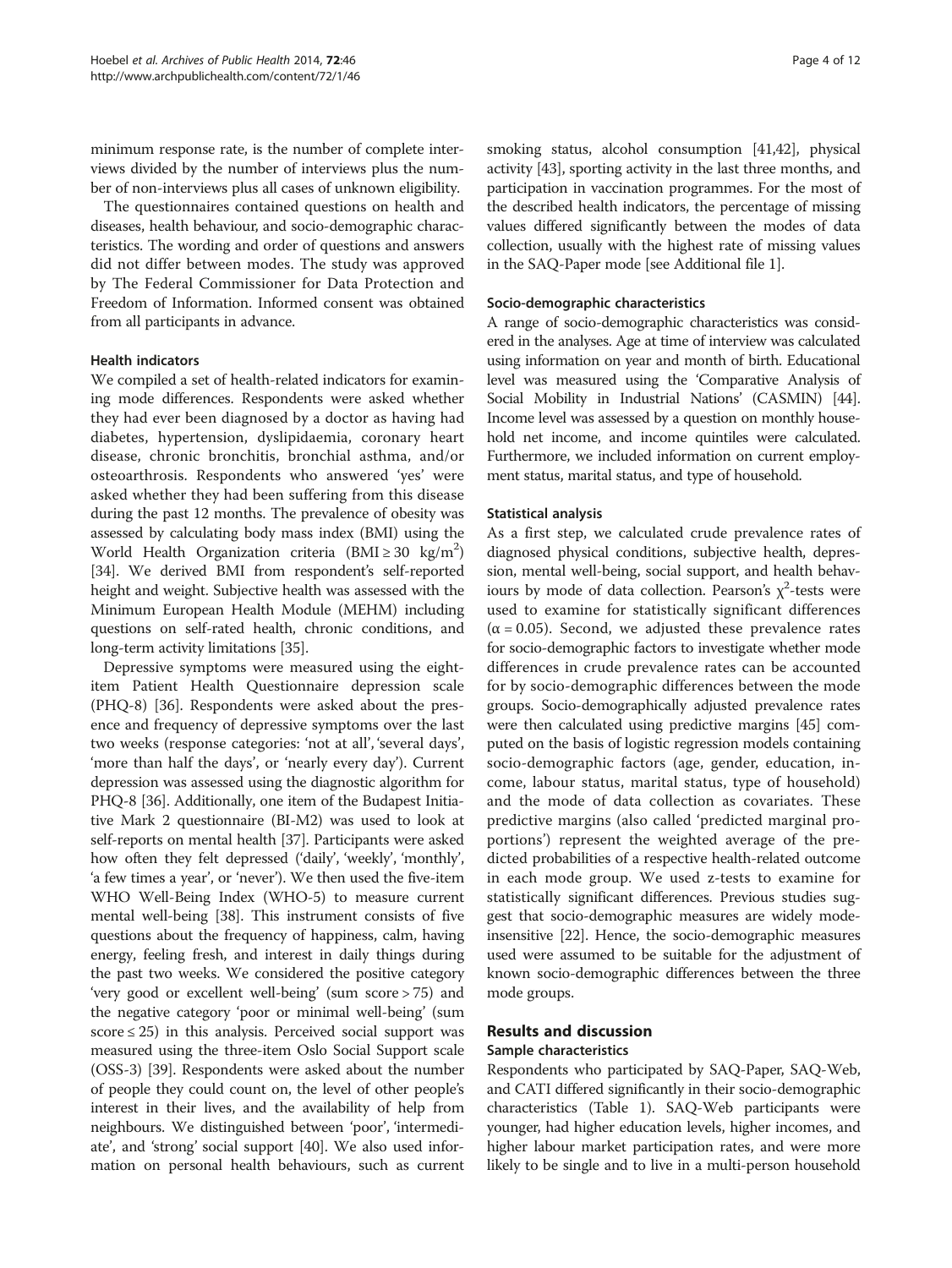|                            | SAQ-Paper ( $n = 746$ ) |      | $SAQ-Web (n = 414)$ |      | $CATI (n = 411)$ |      |         |
|----------------------------|-------------------------|------|---------------------|------|------------------|------|---------|
|                            | n                       | $\%$ | n                   | $\%$ | n                | $\%$ | p-value |
| Gender                     |                         |      |                     |      |                  |      |         |
| women                      | 448                     | 60.0 | 202                 | 48.8 | 230              | 56.0 | < 0.01  |
| men                        | 298                     | 40.0 | 212                 | 51.2 | 181              | 44.0 |         |
| Age                        |                         |      |                     |      |                  |      |         |
| 18-29 years                | 96                      | 12.9 | 101                 | 24.4 | 53               | 12.9 |         |
| 30-44 years                | 141                     | 18.9 | 121                 | 29.2 | 83               | 20.2 | < 0.001 |
| 45-64 years                | 231                     | 31.0 | 134                 | 32.4 | 129              | 31.4 |         |
| $65+$ years                | 278                     | 37.3 | 58                  | 14.0 | 146              | 35.5 |         |
| <b>Education</b>           |                         |      |                     |      |                  |      |         |
| low                        | 187                     | 25.3 | 48                  | 11.6 | 65               | 15.8 |         |
| medium                     | 380                     | 51.4 | 213                 | 51.5 | 196              | 47.7 | < 0.001 |
| high                       | 173                     | 23.4 | 153                 | 37.0 | 150              | 36.5 |         |
| Household net income       |                         |      |                     |      |                  |      |         |
| quintile 1 (low)           | 174                     | 24.6 | 58                  | 14.8 | 63               | 16.8 |         |
| quintile 2                 | 170                     | 24.1 | 71                  | 18.1 | 66               | 17.6 |         |
| quintile 3                 | 155                     | 21.9 | 66                  | 16.8 | 81               | 21.6 | < 0.001 |
| quintile 4                 | 117                     | 16.6 | 93                  | 23.7 | 89               | 23.7 |         |
| quintile 5 (high)          | 91                      | 12.9 | 104                 | 26.5 | 76               | 20.3 |         |
| Labour market status       |                         |      |                     |      |                  |      |         |
| working                    | 353                     | 50.0 | 313                 | 75.6 | 222              | 54.1 |         |
| non-working                | 353                     | 50.0 | 101                 | 24.4 | 188              | 45.9 | < 0.001 |
| <b>Marital status</b>      |                         |      |                     |      |                  |      |         |
| single                     | 157                     | 21.4 | 136                 | 32.9 | 95               | 23.1 |         |
| separated/divorced/widowed | 131                     | 17.9 | 36                  | 8.7  | 76               | 18.5 | < 0.001 |
| married and cohabiting     | 445                     | 60.7 | 242                 | 58.5 | 240              | 58.4 |         |
| Type of household          |                         |      |                     |      |                  |      |         |
| one-person household       | 159                     | 21.8 | 65                  | 15.8 | 75               | 18.3 |         |
| multi-person household     | 571                     | 78.2 | 346                 | 84.2 | 335              | 81.7 | < 0.05  |

<span id="page-4-0"></span>Table 1 Socio-demographic characteristics of the mode groups in the sample (GEDA 2.0 pilot study, Germany, August – November 2012)

SAQ-Paper = self-administered paper mail questionnaire; SAQ-Web = self-administered web survey; CATI = computer-assisted telephone interview.

than those who responded by SAQ-Paper and CATI modes. The gender ratio was more balanced in SAQ-Web than in SAQ-Paper and CATI. Participants who responded by SAQ-Paper were less educated and had lower incomes than those who responded via CATI or SAQ-Web. More than a third of the people who participated through SAQ-Paper or CATI modes were aged 65 or above.

# Physical conditions and subjective general health

Table [2](#page-5-0) shows the prevalence of health-related physical conditions by mode. Most of the crude disease prevalence rates were significantly lower for SAQ-Web than for SAQ-Paper and CATI respondents. Adjustment for socio-demographic characteristics of the mode groups

appreciably altered the patterns of prevalence rates. With regard to the 12-month prevalence rates of diseases, we did not find any mode differences after adjusting for socio-demographic factors. However, in respect of lifetime prevalence rates, differences in respiratory diseases (chronic bronchitis and bronchial asthma) between the telephone mode and self-administered modes remained significant.

The crude prevalence rates for subjective health indicators showed a higher self-rating for health by SAQ-Web participants compared with that by SAQ-Paper and CATI participants. However, after adjusting for sociodemographic characteristics no statistically significant differences between the two self-administered modes were evident. Participants interviewed by telephone rated their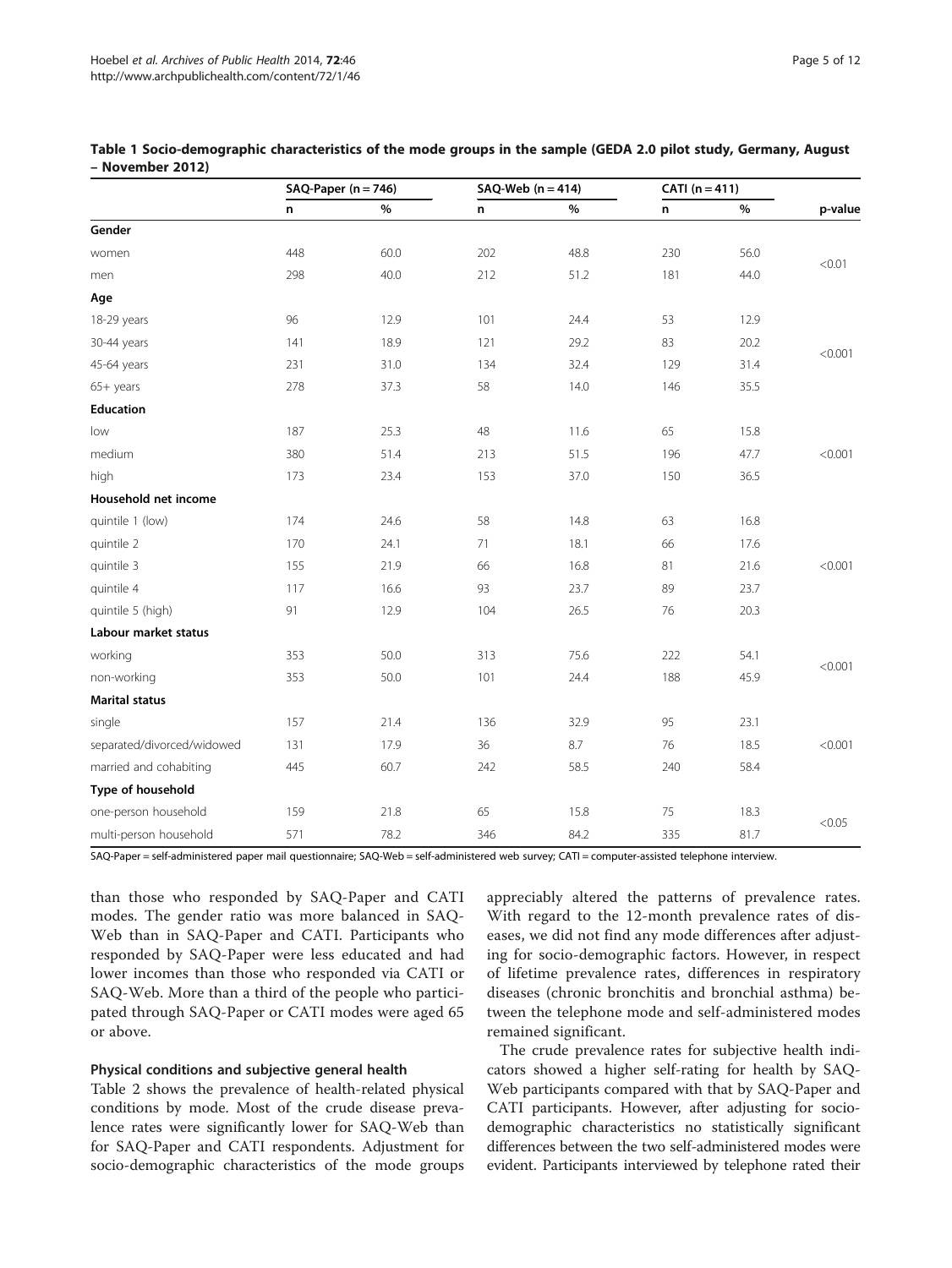|                                         | Crude prevalence |         |             |                          |                       |                     |           | Adjusted prevalence* |             |                          |                       |                     |  |  |
|-----------------------------------------|------------------|---------|-------------|--------------------------|-----------------------|---------------------|-----------|----------------------|-------------|--------------------------|-----------------------|---------------------|--|--|
|                                         | SAQ-Paper        | SAQ-Web | <b>CATI</b> | SAQ-Paper vs.<br>SAQ-Web | SAQ-Paper<br>vs. CATI | SAO-Web<br>vs. CATI | SAQ-Paper | SAQ-Web              | <b>CATI</b> | SAQ-Paper<br>vs. SAQ-Web | SAQ-Paper<br>vs. CATI | SAQ-Web<br>vs. CATI |  |  |
|                                         | $\%$             | %       | $\%$        | p-value                  | p-value               | p-value             | $\%$      | %                    | $\%$        | p-value                  | p-value               | p-value             |  |  |
| <b>Physical conditions</b>              |                  |         |             |                          |                       |                     |           |                      |             |                          |                       |                     |  |  |
| <b>Diagnosed diabetes</b>               |                  |         |             |                          |                       |                     |           |                      |             |                          |                       |                     |  |  |
| 12-month-prevalence                     | 11.1             | 4.8     | 10.1        | < 0.001                  | n.s.                  | < 0.01              | 9.3       | 7.1                  | 8.9         | n.s.                     | n.s.                  | n.s.                |  |  |
| Diagnosed hypertension                  |                  |         |             |                          |                       |                     |           |                      |             |                          |                       |                     |  |  |
| 12-month prevalence                     | 36.6             | 22.0    | 33.1        | < 0.001                  | n.s.                  | < 0.001             | 31.6      | 29.2                 | 29.8        | n.s.                     | n.s.                  | n.s.                |  |  |
| Diagnosed dyslipidaemia                 |                  |         |             |                          |                       |                     |           |                      |             |                          |                       |                     |  |  |
| 12-month prevalence                     | 25.9             | 15.7    | 23.0        | < 0.001                  | n.s.                  | < 0.01              | 21.4      | 23.2                 | 20.4        | n.s.                     | n.s.                  | n.s.                |  |  |
| Obesity (BMI $\geq$ 30)                 |                  |         |             |                          |                       |                     |           |                      |             |                          |                       |                     |  |  |
| Point prevalence                        | 20.9             | 15.2    | 16.8        | < 0.05                   | n.s.                  | n.s.                | 19.5      | 18.7                 | 16.3        | n.s.                     | n.s.                  | n.s.                |  |  |
| <b>Diagnosed CHD</b>                    |                  |         |             |                          |                       |                     |           |                      |             |                          |                       |                     |  |  |
| Lifetime prevalence                     | 9.0              | 3.4     | 9.9         | < 0.001                  | n.s.                  | < 0.001             | 6.9       | 6.3                  | 9.3         | n.s.                     | n.s.                  | n.s.                |  |  |
| Diagnosed chronic bronchitis            |                  |         |             |                          |                       |                     |           |                      |             |                          |                       |                     |  |  |
| Lifetime prevalence                     | 8.8              | 4.6     | 11.2        | < 0.01                   | n.s.                  | < 0.001             | 7.7       | 4.9                  | 10.3        | n.s.                     | n.s.                  | < 0.01              |  |  |
| Diagnosed bronchial asthma              |                  |         |             |                          |                       |                     |           |                      |             |                          |                       |                     |  |  |
| Lifetime prevalence                     | 10.3             | 9.2     | 16.6        | n.s.                     | < 0.01                | < 0.01              | 10.0      | 9.2                  | 16.0        | n.s.                     | < 0.01                | < 0.01              |  |  |
| Diagnosed osteoarthrosis                |                  |         |             |                          |                       |                     |           |                      |             |                          |                       |                     |  |  |
| Lifetime prevalence                     | 29.8             | 14.7    | 24.9        | < 0.001                  | n.s.                  | < 0.001             | 25.3      | 21.1                 | 21.6        | n.s.                     | n.s.                  | n.s.                |  |  |
| Subjective health                       |                  |         |             |                          |                       |                     |           |                      |             |                          |                       |                     |  |  |
| <b>MEHM: Self-rated health</b>          |                  |         |             |                          |                       |                     |           |                      |             |                          |                       |                     |  |  |
| Very good                               | 11.0             | 18.8    | 18.3        | < 0.001                  | < 0.01                | n.s.                | 13.2      | 14.8                 | 19.0        | n.s.                     | < 0.05                | n.S.                |  |  |
| Poor/very poor                          | 4.1              | 2.7     | 4.9         | n.s.                     | n.s.                  | n.s.                | 3.4       | 4.4                  | 4.2         | n.s.                     | n.s.                  | n.s.                |  |  |
| MEHM: Chronic health problem            |                  |         |             |                          |                       |                     |           |                      |             |                          |                       |                     |  |  |
| Yes                                     | 44.2             | 32.2    | 44.5        | < 0.001                  | n.s.                  | < 0.001             | 40.0      | 39.4                 | 42.3        | n.s.                     | n.s.                  | n.s.                |  |  |
| <b>MEHM: Daily activity limitations</b> |                  |         |             |                          |                       |                     |           |                      |             |                          |                       |                     |  |  |
| Yes                                     | 37.5             | 21.8    | 33.1        | < 0.001                  | n.s.                  | < 0.001             | 33.4      | 28.1                 | 29.9        | n.s.                     | n.s.                  | n.s.                |  |  |

<span id="page-5-0"></span>Table 2 Crude and socio-demographic-adjusted prevalence rates of physical conditions and subjective health measures by mode (GEDA 2.0 pilot study, Germany, August – November 2012)

SAQ-Paper = self-administered paper mail questionnaire; SAQ-Web = self-administered web survey; CATI = computer-assisted telephone interview.

\*adjusted for age, gender, education, income, labour status, marital status, type of household.

 $CHO = \text{coronary heart disease.}$ 

MEHM = Minimum European Health Module.

n.s. = not significant ( $p > 0.05$ ); vs. = versus.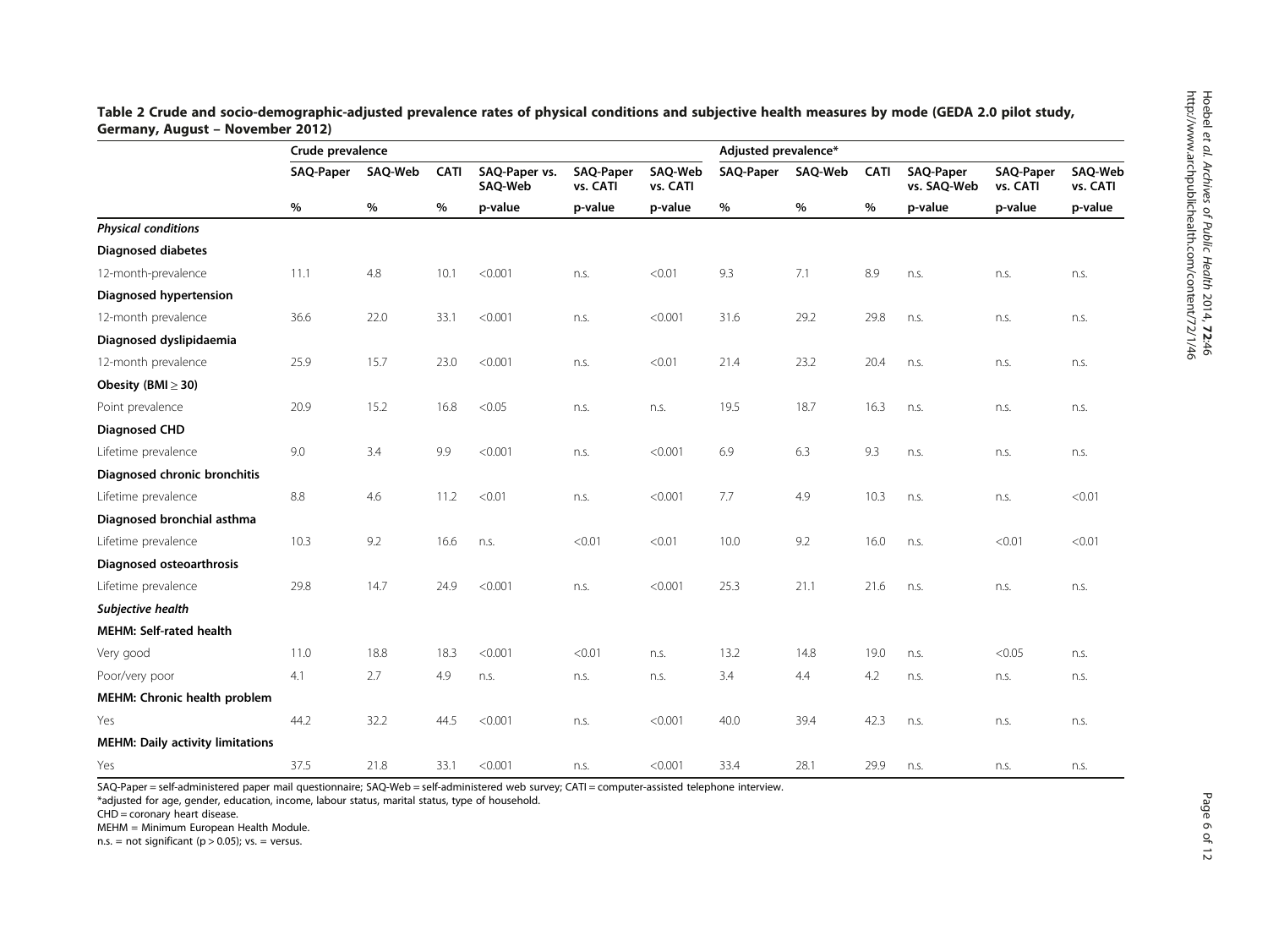health more frequently as 'very good' (positive extreme category) than respondents who participated via SAQ-Paper.

The results indicate that any variations in the prevalence rates of particular physical conditions and selfrated global health across survey modes can largely be explained by socio-demographic differences between the groups of respondents. No differences between the two self-administered modes were found after adjustment for socio-demographic factors. These findings support previous research suggesting that self-reports on global health do not vary between the different kinds of selfadministered modes [[16](#page-10-0)]. However, Shim et al. [\[46](#page-11-0)] found that web respondents report better self-rated health than SAQ-Paper respondents. Because of this inconsistency, further research on differences in reports on global health between paper-based and web-based questionnaires is required. Other studies have indicated that people rate their health more highly in telephone surveys than they do in self-administered surveys [[23](#page-10-0)[,47-49](#page-11-0)]. This is supported by our findings, but not every item of subjective health seems to be affected. The differences in self-reports of respiratory diseases between interviewer and self-administered modes indicated by the present findings have not been found in a comparison of face-to-face and self-administered modes [[25](#page-10-0)]. Therefore, future studies should scrutinise potential mode differences in self-reports about chronic conditions.

# Mental and psychosocial health

Prevalence rates relating to depression, mental wellbeing, and social support are presented in Table [3](#page-7-0). The crude prevalence of current depression as defined by the PHQ-8 diagnostic algorithm was higher for CATI-based respondents than for those using SAQ-Web, while after adjusting for socio-demographic characteristics no significant mode difference for depression persisted. The subjective indicator 'feeling depressed' showed higher prevalence rates of the positive extreme category 'never' in the CATI interview mode compared with the self-administered modes when socio-demographic variables were controlled for. With regard to mental wellbeing, the crude prevalence of poor or minimal well-being differed significantly across modes. After adjustment for socio-demographic characteristics, the lower percentage of poor or minimal well-being in CATI administered surveys compared with those using SAQ-Paper remained significant. With regard to the positive category (very good or excellent well-being) no significant mode differences were observed. Social support was found to be strongest in CATI and poorest in SAQ-Paper. Large differences in social support between all three survey modes also persisted after adjustment for socio-demographic characteristics.

These results indicate that respondents surveyed by an interviewer rate their mental and psychosocial health as being better than respondents who participate via selfadministered modes. The positive patterns found in telephone surveys are also apparent in questions related to the mental dimensions of people's health related quality of life or depression and stress [[22,23](#page-10-0)]. The most favoured explanations for these differences is that the interview respondents might be subject to social desirability bias and may seek to answer the questions in a manner that will be viewed favourably by the interviewer [[25](#page-10-0)]. Studies comparing other forms of modes also report differences in mental health syndrome when an interviewer is involved [[50](#page-11-0)], and no differences when diverse self-administered modes are compared [\[51\]](#page-11-0).

Similarly, the differences in the social support answers could be also to some extent be explained by a social desirability effect. However, the differences in strong social support between SAQ-Paper and SAQ-Web respondents may have other explanations. There could be influence from additional circumstances which we could not account for. Further research is necessary to identify the real reasons for the differences between SAQ-Paper and SAQ-Web answers, as inconsistencies in the results concerning social relations have also been found in other studies [\[25](#page-10-0),[52\]](#page-11-0).

#### Health behaviours

The prevalence of health behaviours is shown in Table [4](#page-8-0). Smoking did not differ by mode, either before or after adjusting for socio-demographic variables. The crude prevalence of people never drinking alcohol was lower for the SAQ-Web respondents than for CATI respondents, while the socio-demographic-adjusted prevalence rates showed no statistically significant differences in drinking patterns across modes. With respect to the crude prevalence of physical activity measure, there were no significant differences between SAQ-Paper and SAQ-Web respondents, while there were significant differences between CATI and SAQ-Paper as well as CATI and SAQ-Web respondents. After adjusting for sociodemographic characteristics, all the significant differences disappeared except for the difference in high physical activity between CATI and SAQ-Web. High sporting activity was reported much more frequently by CATI respondents than by those respondents who participated via SAQ-Web and SAQ-Paper (differences between SAQ-Web and SAQ-Paper were not observed). The prevalence of no sporting activity was in turn higher for SAQ-Paper than for SAQ-Web and CATI respondents. These distinct differences remained significant after adjustment for socio-demographic factors. Conversely, differences in participation in influenza vaccination programmes were only observed in the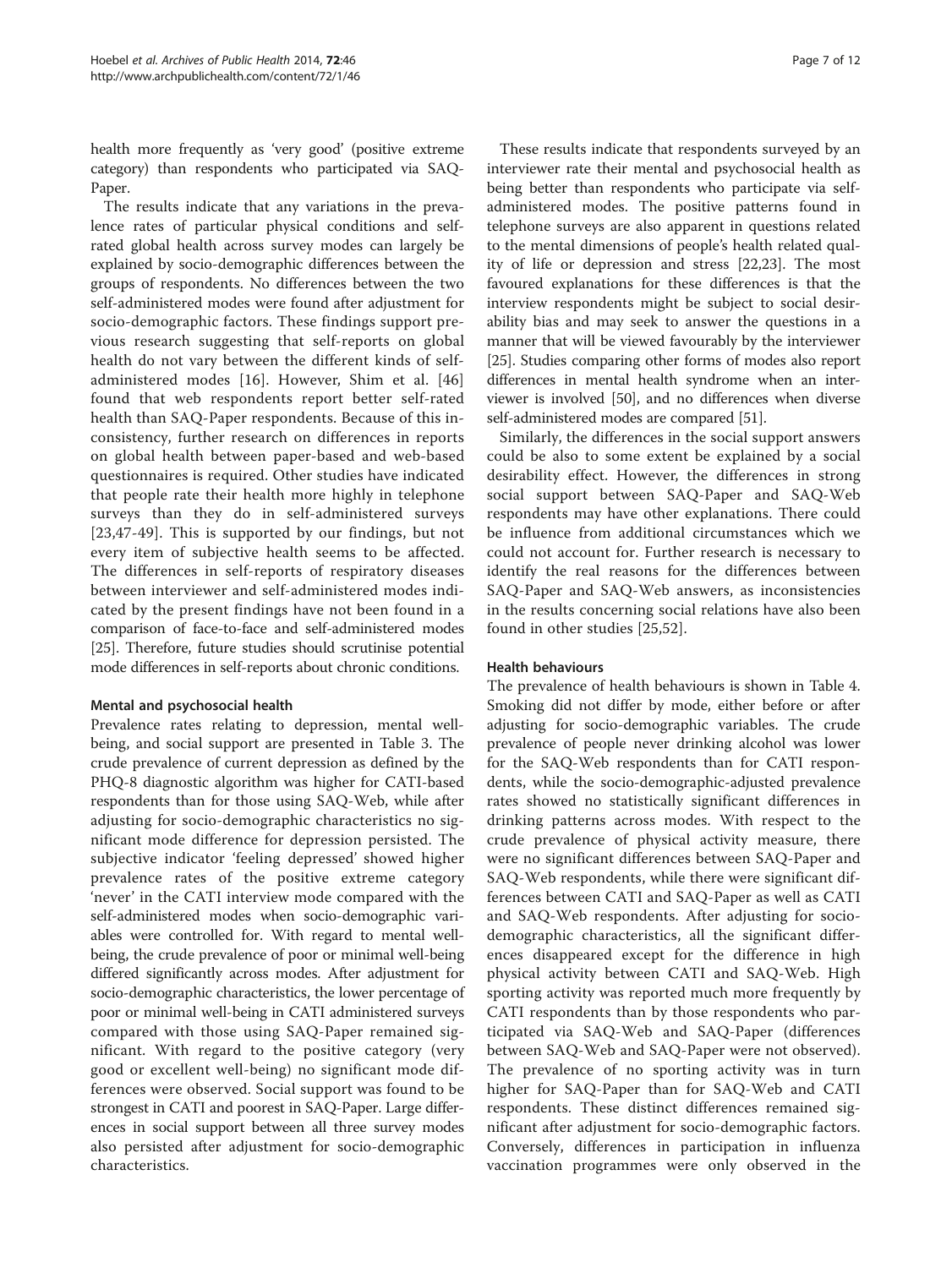<span id="page-7-0"></span>Table 3 Crude and socio-demographic-adjusted prevalence rates of depression, mental well-being, and social support by mode (GEDA 2.0 pilot study, Germany, August – November 2012)

|                                          | Crude prevalence       |      |      |                          |                              |                                                   | Adjusted prevalence* |      |      |                          |                              |                            |  |
|------------------------------------------|------------------------|------|------|--------------------------|------------------------------|---------------------------------------------------|----------------------|------|------|--------------------------|------------------------------|----------------------------|--|
|                                          | SAQ-Paper SAQ-Web CATI |      |      | SAQ-Paper vs.<br>SAQ-Web | SAQ-Paper vs.<br><b>CATI</b> | SAQ-Web vs. SAQ-Paper SAQ-Web CATI<br><b>CATI</b> |                      |      |      | SAQ-Paper vs.<br>SAQ-Web | SAQ-Paper vs.<br><b>CATI</b> | SAQ-Web vs.<br><b>CATI</b> |  |
|                                          | %                      | %    | %    | p-value                  | p-value                      | p-value                                           | %                    | %    | %    | p-value                  | p-value                      | p-value                    |  |
| PHQ-8: diagnostic algorithm              |                        |      |      |                          |                              |                                                   |                      |      |      |                          |                              |                            |  |
| Current depression                       | 12.8                   | 10.1 | 15.3 | n.S.                     | n.s.                         | < 0.05                                            | 12.0                 | 11.0 | 15.3 | n.s.                     | n.s.                         | n.s.                       |  |
| BI-M2: Feeling depressed                 |                        |      |      |                          |                              |                                                   |                      |      |      |                          |                              |                            |  |
| Never                                    | 35.0                   | 27.3 | 40.1 | < 0.01                   | n.s.                         | < 0.001                                           | 33.0                 | 28.4 | 39.2 | n.s.                     | < 0.05                       | < 0.01                     |  |
| Daily/weekly                             | 13.5                   | 12.6 | 10.8 | n.S.                     | n.s.                         | n.S.                                              | 13.4                 | 13.6 | 11.0 | n.s.                     | n.s.                         | n.s.                       |  |
| WHO-5: Well-being score (0-100)          |                        |      |      |                          |                              |                                                   |                      |      |      |                          |                              |                            |  |
| Very good or excellent (score > 75) 28.2 |                        | 27.3 | 33.5 | n.s.                     | n.S.                         | n.s.                                              | 27.1                 | 30.6 | 32.4 | n.s.                     | n.s.                         | n.s.                       |  |
| Poor or minimal (score $\leq$ 25)        | 13.5                   | 7.5  | 4.9  | < 0.01                   | < 0.001                      | n.S.                                              | 11.8                 | 8.2  | 4.9  | n.S.                     | < 0.001                      | n.s.                       |  |
| OSS-3: social support score (3-14)       |                        |      |      |                          |                              |                                                   |                      |      |      |                          |                              |                            |  |
| Strong social support (score $\geq$ 12)  | 23.2                   | 31.8 | 39.3 | < 0.01                   | < 0.001                      | < 0.05                                            | 24.2                 | 30.2 | 40.2 | < 0.05                   | < 0.001                      | < 0.01                     |  |
| Poor social support (score $\leq$ 8)     | 21.0                   | 15.0 | 11.1 | < 0.05                   | < 0.001                      | n.s.                                              | 19.0                 | 17.0 | 11.0 | n.s.                     | < 0.001                      | < 0.05                     |  |

SAQ-Paper = self-administered paper mail questionnaire; SAQ-Web = self-administered web survey; CATI = computer-assisted telephone interview.

PHQ-8 = Eight-item Patient Health Questionnaire depression scale.

BI-M2 = Budapest Initiative Mark 2 questionnaire.

WHO-5 = Five-item WHO Well-Being Index.

OSS-3 = Three-item Oslo Social Support scale.

\*adjusted for age, gender, education, income, labour status, marital status, type of household.

n.s. = not significant ( $p > 0.05$ ); vs. = versus.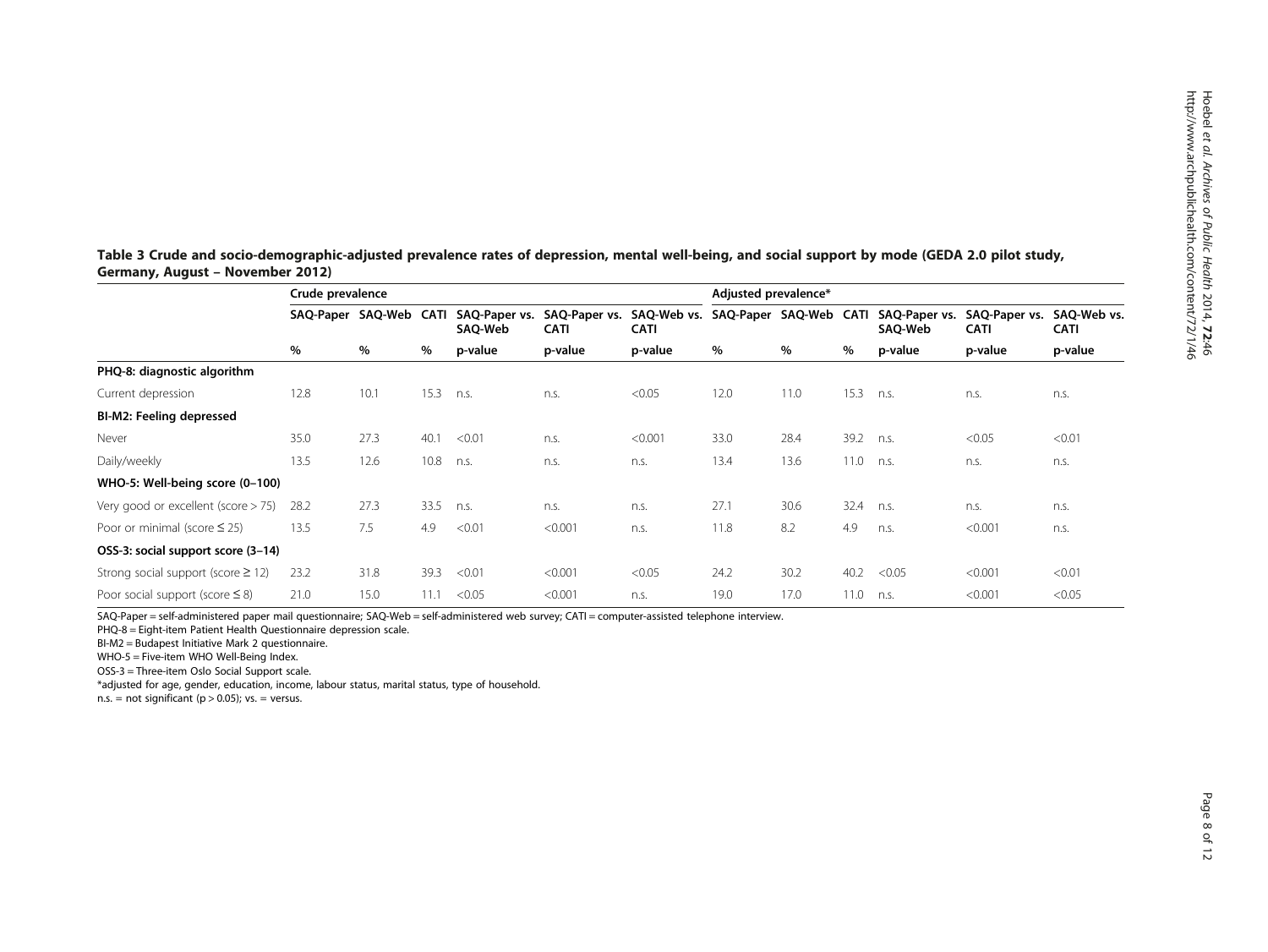Hoebel

|                                                        | Crude prevalence |             |             |                          |                                          |             | Adjusted prevalence* |             |             |         |                                            |                            |  |
|--------------------------------------------------------|------------------|-------------|-------------|--------------------------|------------------------------------------|-------------|----------------------|-------------|-------------|---------|--------------------------------------------|----------------------------|--|
|                                                        | SAQ-<br>Paper    | SAQ-<br>Web | <b>CATI</b> | SAQ-Paper vs.<br>SAQ-Web | SAQ-Paper vs. SAQ-Web vs.<br><b>CATI</b> | <b>CATI</b> | SAQ-<br>Paper        | SAQ-<br>Web | <b>CATI</b> | SAQ-Web | SAQ-Paper vs. SAQ-Paper vs.<br><b>CATI</b> | SAQ-Web vs.<br><b>CATI</b> |  |
|                                                        | $\%$             | %           | %           | p-value                  | p-value                                  | p-value     | $\%$                 | %           | $\%$        | p-value | p-value                                    | p-value                    |  |
| Smoking                                                |                  |             |             |                          |                                          |             |                      |             |             |         |                                            |                            |  |
| Daily                                                  | 18.6             | 16.2        | 16.1        | n.s.                     | n.s.                                     | n.s.        | 18.0                 | 15.2        | 17.5        | n.s.    | n.s.                                       | n.s.                       |  |
| Never                                                  | 46.1             | 44.4        | 43.6        | n.s.                     | n.s.                                     | n.s.        | 45.4                 | 46.0        | 42.6        | n.s.    | n.s.                                       | n.s.                       |  |
| <b>AUDIT-C: Alcohol</b><br>consumption                 |                  |             |             |                          |                                          |             |                      |             |             |         |                                            |                            |  |
| Hazardous consumption                                  | 29.2             | 33.3        | 30.7        | n.s.                     | n.s.                                     | n.s.        | 31.2                 | 31.0        | 31.2        | n.s.    | n.s.                                       | n.s.                       |  |
| Never-drinkers                                         | 12.4             | 8.9         | 13.3        | n.s.                     | n.s.                                     | < 0.05      | 10.9                 | 10.9        | 13.3        | n.s.    | n.s.                                       | n.s.                       |  |
| <b>Physical activity</b>                               |                  |             |             |                          |                                          |             |                      |             |             |         |                                            |                            |  |
| $≥5$ days a week $≥30$<br>minutes a day                | 16.8             | 15.5        | 21.7        | n.S.                     | < 0.05                                   | < 0.05      | 16.4                 | 15.5        | 21.4        | n.s.    | n.s.                                       | < 0.05                     |  |
| $<$ 2.5 h a week                                       | 62.2             | 63.2        | 55.9        | n.s.                     | < 0.05                                   | < 0.05      | 62.2                 | 63.2        | 56.5        | n.s.    | n.s.                                       | n.s.                       |  |
| Sporting activity                                      |                  |             |             |                          |                                          |             |                      |             |             |         |                                            |                            |  |
| More than four times a week                            | 17.8             | 17.3        | 30.2        | n.s.                     | < 0.001                                  | < 0.001     | 16.8                 | 18.6        | 30.4        | n.s.    | < 0.001                                    | < 0.001                    |  |
| None                                                   | 25.1             | 15.5        | 16.8        | < 0.001                  | < 0.01                                   | n.s.        | 23.0                 | 16.9        | 17.0        | < 0.05  | < 0.05                                     | n.s.                       |  |
| Participation in influenza<br>vaccination <sup>#</sup> |                  |             |             |                          |                                          |             |                      |             |             |         |                                            |                            |  |
| Yes                                                    | 38.1             | 25.2        | 41.1        | < 0.001                  | n.s.                                     | < 0.001     | 33.7                 | 32.3        | 38.2        | n.s.    | n.s.                                       | n.s.                       |  |

<span id="page-8-0"></span>Table 4 Crude and socio-demographic-adjusted rates of positive and negative responses on health behaviour measures by mode. (GEDA 2.0 pilot study, Germany, August – November 2012)

SAQ-Paper = self-administered paper mail questionnaire; SAQ-Web = self-administered web survey; CATI = computer-assisted telephone interview.

\*adjusted for age, gender, education, income, labour status, marital status, type of household.

AUDIT-C = Alcohol Use Disorders Identification Test - Consumption.

# during the past winter season (2011/2012).

n.s. = not significant ( $p > 0.05$ ); vs. = versus.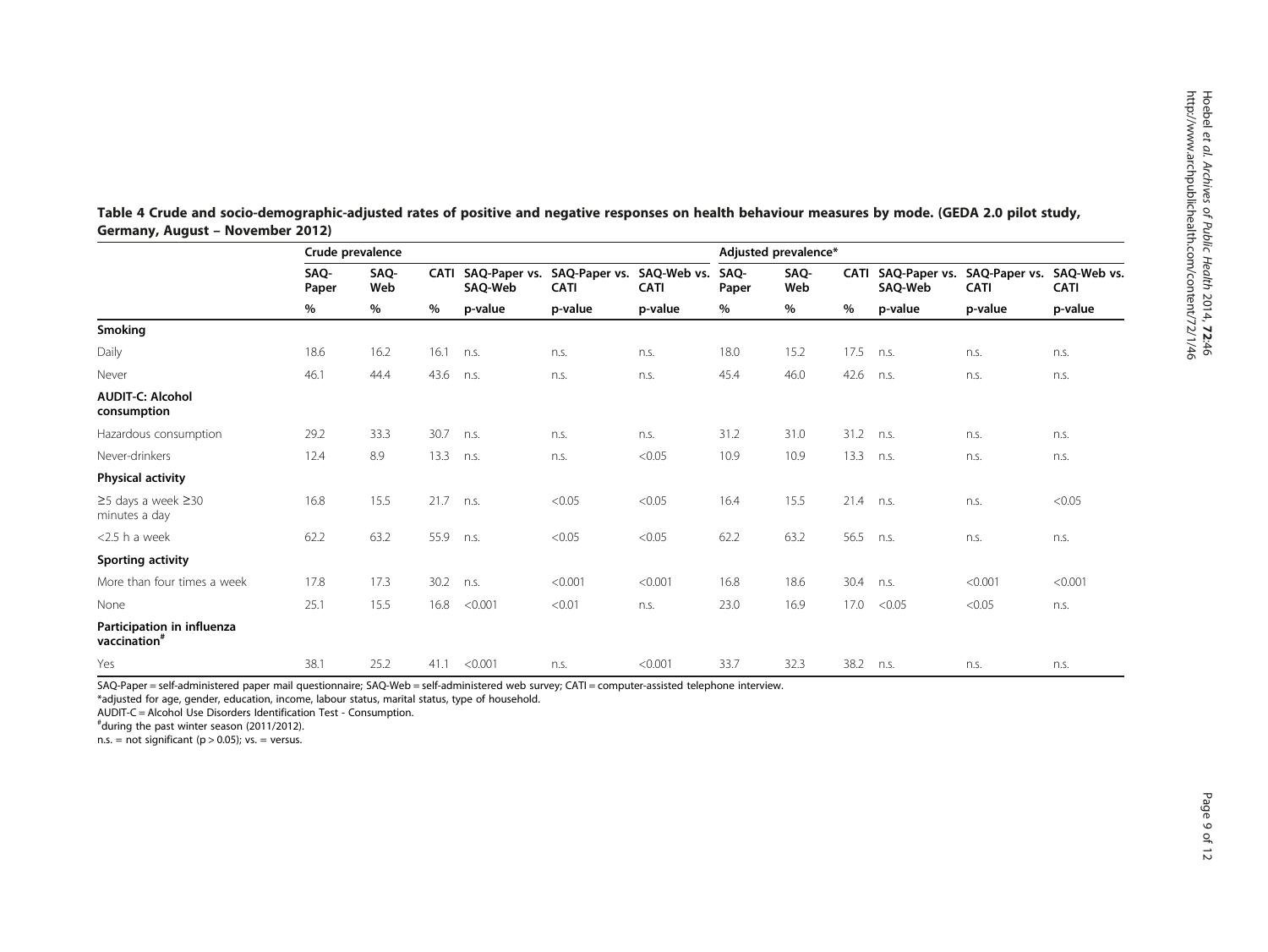crude prevalence rates, while the adjusted percentages showed no statistically significant variation across modes. Altogether, these results show that for the majority of the health-related behaviours there are no mode differences. Regarding sporting activity though, researchers should be cautious when interpreting data collected by different modes.

The results described here are to some extent comparable with findings from other studies. It was previously suggested that there are no differences between selfadministered and interviewer modes according to smoking rates [[23,25\]](#page-10-0) and alcohol consumption [\[18,25\]](#page-10-0). A more detailed investigation, however, showed that while there are no differences in the number of people smoking and in alcohol consumption, there are differences in the level of consumption – the number of cigarettes smoked per day and the number of units of alcohol consumed [[52](#page-11-0)]. There are also studies that have reported mode effects in alcohol consumption measures, with self-administered modes showing a higher rate of consumption compared with that of modes involving an interviewer [[53,54\]](#page-11-0).

Studies that have looked at measures of physical activity also find differences according to survey mode. Modes in which an interviewer is involved show higher levels of physical activity than self-administered modes [[25,](#page-10-0)[52\]](#page-11-0). This is consistent with our findings on physical activity, and partly on sporting activity. However, the differences between SAQ-Paper and SAQ-Web respondents in the category of no sporting activity might have another explanation. It is possible that there are some characteristics of the respondents that we have not accounted for in the adjusted models, such as their occupations. For instance, people who have an occupation which requires a lot of physical activity, normally, are less active in their leisure time [\[55](#page-11-0)]. People with such occupation possibly tend to participate in surveys using paper-based questionnaire rather than web-based questionnaires. This would explain the lower level of sporting activity among participants in SAQ-Paper compared with the SAQ-Web mode.

# Strength and limitations

The strength of this study was that the respondents who participated via SAQ-Paper, SAQ-Web, and CATI were selected from an identical sampling frame. Moreover, all respondents were surveyed in the same time period and in the same regions of Germany. The contents of the questionnaires, the wording of questions and response categories, as well as the order of questions in the questionnaire were also identical in each mode. In spite of these strengths, there are several limitations to our study. The pilot study GEDA 2.0 was predominantly designed to compare two mixed-mode survey designs with

one single mode survey design in respect of response rates and sample composition. Therefore, subjects were randomly allocated to three survey designs but not to the three modes of data collection. The present study on mode differences was, hence, a secondary analysis of the data obtained in the GEDA 2.0 study. Considering the study design, it has to be acknowledged that the identified differences in health indicators across survey modes might not solely be caused by the effects of mode type on response patterns. Because of selection effects arising from mode-specific non-response, there may also be differences between the three mode groups according to characteristics of the respondents that were not measured in the survey. As a consequence, the identified mode differences in health indicators might also be caused by composition effects, which probably could not be completely disentangled from the influence of mode effects by statistical adjustment for known socio-demographic differences. Furthermore, it has to be acknowledged that smaller differences between modes might not have been detected due to a lack of statistical power. Additionally, for the latter reason we did not investigate whether mode differences in prevalence rates vary by age group, gender, or educational level. Therefore, future research should examine whether mode differences are moderated by socio-demographic or other characteristics. In addition, it should be borne in mind that the results of this study are based on a cross-sectional survey. Probably, the mode differences found here cannot simply be transferred to longitudinal surveys. Another issue to be considered is that we had to combine two response categories of certain health indicators (feeling depressed: 'daily'/'weekly', self-rated health: 'poor'/'very poor') due to low case numbers. This may have masked potential differences between modes.

Due to the relatively low response rate, the results of this study may be affected by selection bias. A possible explanation for the low response rate may be that those subjects allocated to the single-mode survey design (1/3 of the gross sample), in which solely CATI was offered, were asked to send their phone number by post in advance of the telephone interview. This additional effort and transfer of personal data may have substantially lowered the willingness to participate in the study. A possible selection bias due to this should be borne in mind when interpreting the findings.

# Conclusions

In summary, the findings of this study indicate that prevalence rates obtained from health interview surveys can vary with the mode of data collection used in the survey. However, objective indicators based on factual issues, such as questions on prevalent diseases, may be less affected than subjective indicators of psychosocial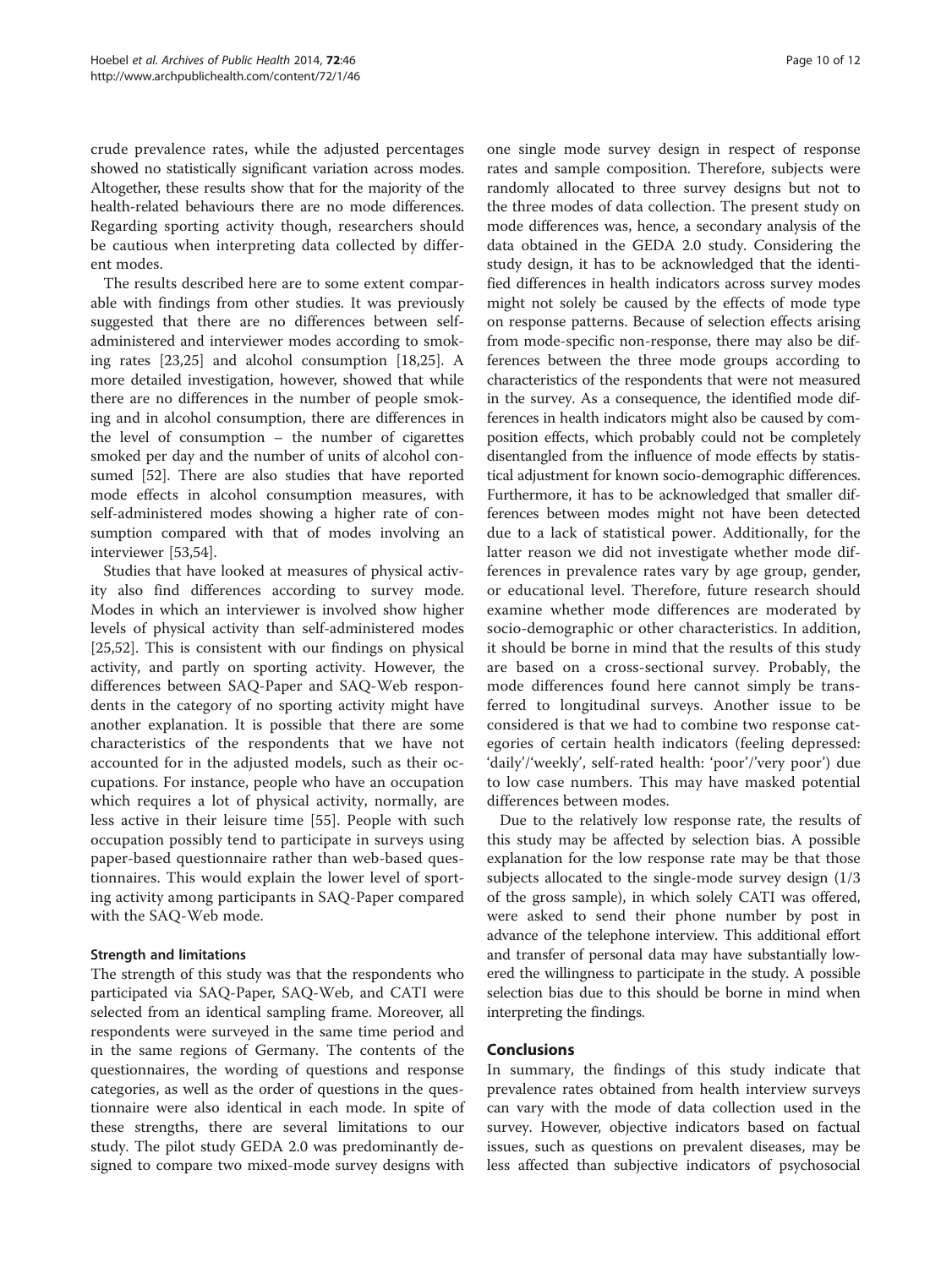<span id="page-10-0"></span>and mental health, or health behaviours. Therefore, the mode of data collection should be considered when comparing results from different health interview surveys, or when the survey mode in periodically conducted surveys is changed over time. Moreover, our findings suggest that mode differences mainly exist between interviewer modes and self-administered modes, rather than between different kinds of self-administered questionnaires. Consequently, mixing self-administered modes, such as SAQ-Paper and SAQ-Web, may be a combination to minimize mode differences in mixed-mode health interview surveys [8]. However, the mode of data collection is only one among many factors that contribute to the total error of an estimate derived from a sample survey [\[56,57](#page-11-0)]. The decision to use a mixed-mode design may depend on wider issues; such as the target population under study, the available time and budget for the study, or the questions to be asked in the survey [2].

# Additional file

[Additional file 1:](http://www.biomedcentral.com/content/supplementary/2049-3258-72-46-S1.pdf) Missing values for health indicators by mode of data collection.

#### Competing interests

The authors declare they have no competing interests.

#### Authors' contributions

JH made substantial contributions to the conception of the study, performed the statistical analyses, interpreted of data and drafted the manuscript. EvdL reviewed the state of research, contributed substantially to the conception and design of the study, the interpretation of data, and drafting of the manuscript. CL and TZ made contributions to the conception and design of the study, the interpretation of the findings and to the critical revision of the manuscript. All authors reviewed, edited, and approved the final manuscript.

#### Acknowledgements

The pilot study GEDA 2.0 was funded by the German Federal Ministry of Health. We would like to thank the study participants who responded to the survey and all of our colleagues from the Robert Koch Institute who helped carry out the survey. Special thanks are due to Stephan Müters for discussion and helpful comments.

#### Received: 14 May 2014 Accepted: 1 September 2014 Published: 22 December 2014

#### References

- 1. Koponen P, Aromaa A: Survey Design and Methodology in National Health Interview and Health Examination Surveys. Review of Literature, European Survey Experiences and Recommendations. Helsinki: National Public Health Institute (KTL); 2000.
- 2. De Leeuw ED: To mix or not to mix data collection modes in surveys. J Off Stat 2005, 21:233–255.
- 3. Dillman D, Smyth JD, Christian LM: Internet, mail, and misex-node surveys: the tailored design method. Hoboken, New Jersey: John Wiley & Sons, Inc.; 2009.
- 4. Krosnick JA: Response strategies for coping with the cognitive demands of attitude measures in surveys. Appl Cogn Psychol 1991, 5:213–236.
- De Leeuw ED: Data Quality in Mail, Telephone, and Face to Face Surveys. Amsterdam: TT-Publikaties; 1992.
- Kraus F, Steiner V: Modelling heaping effects in unemployment duration models - with an application to retrospective event data in the German socio-economic panel. Zentrum für Europäische Wirtschaftsforschung 1995, Discussion Paper No. 95–09.
- 7. Wolff A: Heaping and its Consequences for Duration Analysis. Institut für Statistik, Ludwig-Maximilians-Universität München: Sonderforschungsbereich 386; 2000. Paper 203.
- De Leeuw E, Hox JJ: Internet surveys as part of a mixed-mode design. In Social and Behavioral Research and the Internet. Edited by Das M, Ester P, Kaczmirek L. New York, London: Routledge Taylor & Francis Group; 2011.
- 9. De Leeuw E: Choosing the method of data collection. In International Handbook of Survey Methodology, EAM series. Edited by De Leeuw E, Hox JJ, Dillman D. New York: Taylor & Francis, Prychology Press; 2008:113–135.
- 10. Krosnick JA, Alwin DF: An evaluation of a cognitive theory of response-order effects in survey measurement. Public Opin Q 1987, 51:201-219.
- 11. Christian LM: How Mixed-Mode Surveys are Transforming Social Research: The Influence of Survey Mode on Measurement in web and Telephone Surveys. Washington State University; 2007.
- 12. Macer T: Weaving, not drowning: an update on take-up and best practices in mixed- and multi-mode research. 2005. [\[www.meaning.uk.com/resources/](http://www.meaning.uk.com/resources/articles_papers/files/spss_directions_2005.pps) [articles\\_papers/files/spss\\_directions\\_2005.pps\]](http://www.meaning.uk.com/resources/articles_papers/files/spss_directions_2005.pps)
- 13. Revilla M: Quality in unimode and mixed-mode designs: a multitrait-multimethod approach. Surv Res Methods 2010, 4:151–164.
- 14. Link MW, Mokdad A: Advance letters as a means of improving respondent cooperation in random digit dial studies: a multistate experiment. Public Opin Q 2005, 69:572–587.
- 15. Bäckström C, Nilsson C: Mixed mode surveying. A comparison of paper-questionnaires and web-questionnaires. In Book Mixed Mode Surveying. A Comparison of Paper-Questionnaires and web-Questionnaires. City: Department of Information Technology and Media, Mid Sweden University; 2002.
- 16. De Bernardo DH, Curtis A: Using online and paper surveys: the effectiveness of mixed-mode methodology for populations over 50. Res Aging 2012.
- 17. Smith AB, King M, Butow P, Olver I: A comparison of data quality and practicality of online versus postal questionnaires in a sample of testicular cancer survivors. Psycho-Oncology 2013, 22:233–237.
- 18. McCabe SE, Diez A, Boyd CJ, Nelson TF, Weitzman ER: Comparing web and mail responses in a mixed mode survey in college alcohol use research. Addict Behav 2006, 31:1619-1627.
- 19. Christian LM, Dillman D, Smyth JD: The effects of mode and format on answers to scalar questions in telephone and web surveys. In Advances in telephone survey methodology. Edited by Lepkowski JM, Tucker C, Brick JM, De Leeuw E, Japec L, Lavrakas PJ. Hoboken, NJ: Wiley; 2008:250–275.
- 20. Lugtig PJ, Lensvelt-Mulders GJLM, Frerichs R, Greven F: Estimating nonresponse bias and mode effects in a mixed-mode survey. Int J Mark Res 2011, 53:669-686.
- 21. Ye C, Fulton J, Tourangeau R: More positive or more extreme? A meta-analysis of mode differences in response choice. Public Opin Q 2011, 75:349–365.
- 22. Ravens-Sieberer U, Erhart M, Wetzel R, Krügel A, Brambosch A: Phone respondents reported less mental health problems whereas mail interviewee gave higher physical health ratings. J Clin Epidemiol 2008, 61:1056–1060.
- 23. Feveile H, Olsen O, Hogh A: A randomized trial of mailed questionnaires versus telephone interviews: response patterns in a survey. BMC Med Res Methodol 2007, 7:27.
- 24. Kraus L, Pabst A: Studiendesign und methodik des epidemiologischen suchtsurveys 2009. [study design and methodology of the 2009 epidemiological survey of substance abuse]. Sucht 2010, 56:315–326.
- 25. Christensen AI, Ekholm O, Glümer C, Juel K: Effect of survey mode on response patterns: comparison of face-to-face and self-administered modes in health surveys. The: European Journal of Public Health; 2013.
- 26. Bowling A: Mode of questionnaire administration can have serious effects on data quality. J Public Health 2005, 27:281–291.
- 27. Klausch T, Hox JJ, Schouten B: Assessing the Mode-Dependency of Sample Selectivity Across the Survey Response Process. Statistics Netherlands: The Hague; 2013.
- 28. Jäckle A, Roberts C, Lynn P: Telephone Versus Face-to-Face Interviewing: Mode Effects on Data Quality and Likely Causes. Report on Phase II of the ESS-Gallup Mixed Mode Methodology Projekt. Colchester: University of Essex; 2006.
- 29. Béland Y, St-Pierre M: Mode effects in the Canadian community health survey: a comparison of CATI and CAPI. In Advances in Telephone Survey Methodology. Edited by Lepkowski JM, Tucker C, Brick JM, De Leeuw ED, Japec L, Lavrakas PJ, Link MW, Sangster RL. Hoboken (New Jersey): John Wiley & Sons; 2007:297–314.